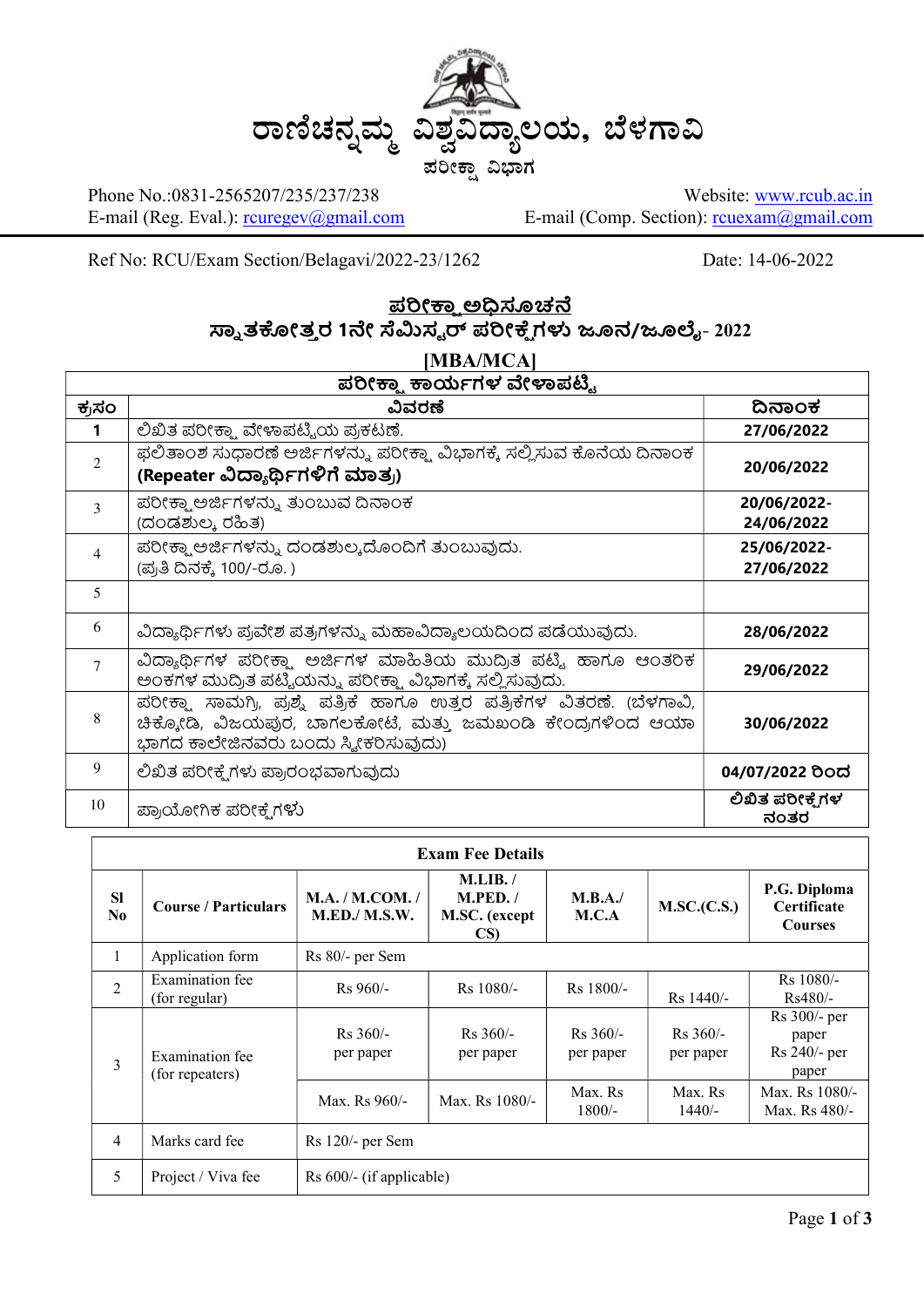| <b>General Fee Details</b> |                                                |                                                               |  |  |
|----------------------------|------------------------------------------------|---------------------------------------------------------------|--|--|
| $SI$ No                    | <b>Particulars</b>                             | <b>Fee Details</b>                                            |  |  |
| 1                          | <b>Revaluation Fee</b>                         | Rs 1080/- for each paper                                      |  |  |
| 2                          | Re-totaling Fee                                | Rs 240/- for each paper                                       |  |  |
| 3                          | Photo Copy Fee                                 | Rs 600/- for each paper                                       |  |  |
| $\overline{4}$             | Result improvement Fee                         | Refer result improvement application for fee details          |  |  |
| 5                          | Passing Certificate fee                        | Rs 180/- (Rs 140/- for UG CCJ)                                |  |  |
| 6                          | Convocation fee<br>(in absentia)               | Application fee: Rs 100/- and Convocation fee: Rs 960/-       |  |  |
| 7                          | Name correction / NCL marks card               | Rs 420/- for each marks card                                  |  |  |
| 8                          | Duplicate Marks Card fee                       | Rs 240/- for each marks card                                  |  |  |
| 9                          | Duplicate passing Cert. fee                    | Rs 240/- for each certificate                                 |  |  |
| 10                         | Attestation fee for certificates               | Rs 240/- per document                                         |  |  |
| 11                         | Transcript fee                                 | Rs 960/- for first copy and Rs 240/- for subsequent each copy |  |  |
| 12                         | Statement of marks fee<br>(if issued urgently) | Rs 480/- per marks card (in addition to regular fee)          |  |  |
| 13                         | Verification of Certificate                    | Rs 240/- per certificate                                      |  |  |

## Regular ವಿದ್ಯಾರ್ಥಿಗಳಿಗೆ ಸೂಚನೆಗಳು:

- 1. ವಿದ್ಯಾರ್ಥಿಗಳು ಪ್ರತಿ ವಿಷಯಕ್ಕೆ ಶೇ. 75 ರಷ್ಯು ಹಾಜರಾತಿಯನ್ನು ಕಡ್ಡಾಯವಾಗಿ ಹೊಂದಿರಬೇಕು. ಒಂದು ವೇಳೆ ಯಾವುದಾದರು ವಿಷಯದಲ್ಲಿ ಕಡಿಮೆ ಹಾಜರಾತಿ ಹೊಂದಿದಲ್ಲಿ ಅಂತಹ ವಿಷಯದ ಪ್ರವೇಶಪತ್ರ (Hallticket) UUCMS ನಲ್ಲಿ ಲಭ್ಯವಾಗುವುದಿಲ್ಲ.
- 2. ವಿದ್ಯಾರ್ಥಿಗಳು ಪರೀಕ್ಷಾಶುಲ್ಕವನ್ನು ಒಂದಕ್ಕಿಂತ ಹೆಚ್ಚು ಬಾರಿ ಭರಿಸದಂತೆ ಎಚ್ಚರವಹಿಸುವುದು. ಒಂದಕ್ಕಿಂತ ಹೆಚ್ಚು ಬಾರಿ ಶುಲ್ಕ ಭರಿಸಿದ್ದಲ್ಲಿ ಯಾವುದೇ ಕಾರಣಕ್ಕೂ ಮರುಪಾವತಿ ಮಾಡಲಾಗುವುದಿಲ್ಲ.
- $3.$  ಕರ್ನಾಟಕ ಸರ್ಕಾರವು SSP ಮೂಲಕ SC/ST/Cat-I/IIA/IIB/IIIA/IIIB ವಿದ್ಯಾರ್ಥಿಗಳಿಗೆ ವಿದ್ಯಾರ್ಥಿ ವೇತನವನ್ನು ಅರ್ಹ ವಿದ್ಯಾರ್ಥಿಗಳ ಖಾತೆಗೆ ನೇರವಾಗಿ ವರ್ಗಾಯಿಸುವುದರಿಂದ ಅಂತಹ ವಿದ್ಯಾರ್ಥಿಗಳಿಗೆ ಪರೀಕ್ಕಾಶುಲ್ಕದಲ್ಲಿ ಯಾವುದೇ ವಿನಾಯತಿ ಇರುವುದಿಲ್ಲ
- 4. ಅಧಿಸೂಚನೆಯಲ್ಲಿ ನಿಗದಿಪಡಿಸಿದ ದಿನಾಂಕ ನಂತರ ಬಂದಂತಹ ಅರ್ಜಿಗಳನ್ನು ಯಾವುದೇ ಕಾರಣಕ್ಕೂ ಸ್ನೀಕರಿಸಲಾಗುವುದಿಲ್ಲ.
- 5. ವಿದ್ಯಾರ್ಥಿಗಳ ಹಾಜರಾತಿ, ಅರ್ಹತೆ ಮತ್ತು ಪರೀಕ್ಷಾ ಮಾಹಿತಿಯನ್ನು ಪರಿಶೀಲಿಸಿದ ನಂತರ ವಿಭಾಗಗಳ ಮುಖ್ಯಸ್ಥರು / ಮಹಾವಿದ್ಯಾಲಯದ ಪ್ರಾಂಶುಪಾಲರು ಅರ್ಹ ವಿದ್ಯಾರ್ಥಿಗಳಿಗೆ ಪರೀಕ್ಷಾ ಅರ್ಜಿ ಭರಿಸಲು ಅನುಮೋದನೆ ನೀಡುವುದು. ಒಂದು ವೇಳೆ ಅನರ್ಹ ವಿದ್ಯಾರ್ಥಿಗಳಿಗೆ ಅನುಮೋದನೆ ನೀಡಿದ್ದಾದರೆ, ಆಯಾ ವಿಭಾಗದ ಮುಖ್ಯಸ್ವರು/ಮಹಾವಿದ್ಯಾಲಯದ ಪ್ರಾಂಶುಪಾಲರು ಜವಾಬ್ದಾರರು.
- 6. ಸೆಮಿಸ್ಟರ ಅಂತ್ಯದಲ್ಲಿ ಕನಿಷ್ಠ75% ಹಾಜರಾತಿಯ ಅವಶ್ಯಕತೆಯನ್ನು ಅಭ್ಯರ್ಥಿಗಳು ಪೂರೈಸುವುದು ಕറಯ฿ಜฆತ౨ ං. ಈ คೕൟ ಜฃൟ තซಸದ เർ ൮ბಗัಡ ಪคೕ౽౹ ಪ ๆಶಪತವඝ౬ ඛೕಡರൿ ಹಾಗೂ ಪರೀಕ್ಷೆ. ಬರೆಯಲು ಅನುಮತಿಸಬಾರದು. ಸದರಿ ಹಾಜರಾತಿ ಪೂರೈಸದ ವಿದ್ಯಾರ್ಥಿಗಳ ಪಟ್ಟಿಯನ್ನು ವಿಶ್ವವಿದ್ಯಾಲಯಕ್ಕೆ ದಿನಾಂಕ: 27/06/2022 ರೊಳಗೆ ಪರೀಕ್ಷಾ ವಿಭಾಗಕ್ಕೆ ಸಲ್ಲಿಸುವುದು.
- 7. If the Candidate is a dependent of Leprosy (Kushtaroga) patient, necessary certificate shall be submitted as proof of the relation. Candidate dependent of Leprosy (Kushtaroga) patient medical certificate shall be obtained from Primary/ Taluka/ District Medical Officer and are exempted from paying the examination fees. Exempted fees must be claimed from Dept. Health and Family Welfare or Social Welfare department & must be remitted to R.C.U. Belagavi.